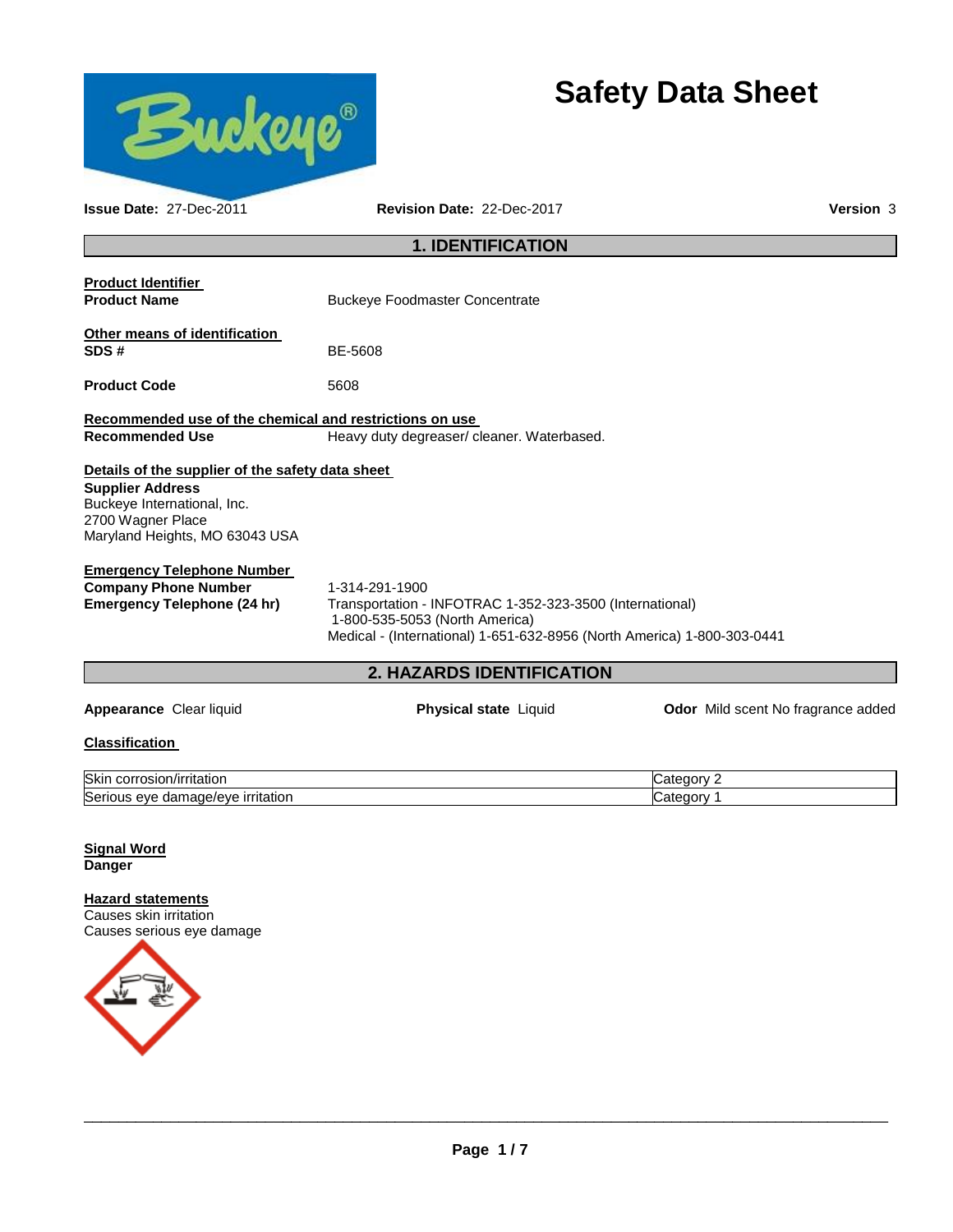#### **Precautionary Statements - Prevention**

Wash face, hands and any exposed skin thoroughly after handling

Wear protective gloves/protective clothing/eye protection/face protection

# **Precautionary Statements - Response**

IF IN EYES: Rinse cautiously with water for several minutes. Remove contact lenses, if present and easy to do. Continue rinsing Immediately call a poison center or doctor/physician

\_\_\_\_\_\_\_\_\_\_\_\_\_\_\_\_\_\_\_\_\_\_\_\_\_\_\_\_\_\_\_\_\_\_\_\_\_\_\_\_\_\_\_\_\_\_\_\_\_\_\_\_\_\_\_\_\_\_\_\_\_\_\_\_\_\_\_\_\_\_\_\_\_\_\_\_\_\_\_\_\_\_\_\_\_\_\_\_\_\_\_\_\_

IF ON SKIN: Wash with plenty of soap and water

If skin irritation occurs: Get medical advice/attention

Take off contaminated clothing and wash before reuse

#### **Other hazards**

Toxic to aquatic life with long lasting effects

# **3. COMPOSITION/INFORMATION ON INGREDIENTS**

| <b>Chemical Name</b> | CAS No     | Weight-% |
|----------------------|------------|----------|
| Alcohol Ethoxylate   | 34398-01-1 | ٠4       |
| Fetrasodium EDTA     | 64-02-8    | ∼ບ       |

\*\*If Chemical Name/CAS No is "proprietary" and/or Weight-% is listed as a range, the specific chemical identity and/or percentage of composition has been withheld as a trade secret.\*\*

# **4. FIRST-AID MEASURES**

# **First Aid Measures**

| <b>General Advice</b>                      | Provide this SDS to medical personnel for treatment.                                                                                  |
|--------------------------------------------|---------------------------------------------------------------------------------------------------------------------------------------|
| <b>Eye Contact</b>                         | Rinse immediately with plenty of water, also under the eyelids, for at least 15 minutes. Call<br>a physician if irritation persists.  |
| <b>Skin Contact</b>                        | Wash with soap and water. If skin irritation persists, call a physician.                                                              |
| Inhalation                                 | Remove victim to fresh air and keep at rest in a position comfortable for breathing.                                                  |
| Ingestion                                  | Drink 2-3 large glasses of water. Do not induce vomiting. Call a physician. Never give<br>anything by mouth to an unconscious person. |
| <b>Most important symptoms and effects</b> |                                                                                                                                       |

| Symptoms | Contact will cause irritation and redness to exposed areas. Causes skin irritation. Causes |
|----------|--------------------------------------------------------------------------------------------|
|          | serious eye damage.                                                                        |

#### **Indication of any immediate medical attention and special treatment needed**

**Notes to Physician Treat symptomatically.** 

# **5. FIRE-FIGHTING MEASURES**

#### **Suitable Extinguishing Media**

Use extinguishing measures that are appropriate to local circumstances and the surrounding environment.

**Unsuitable Extinguishing Media** Not determined.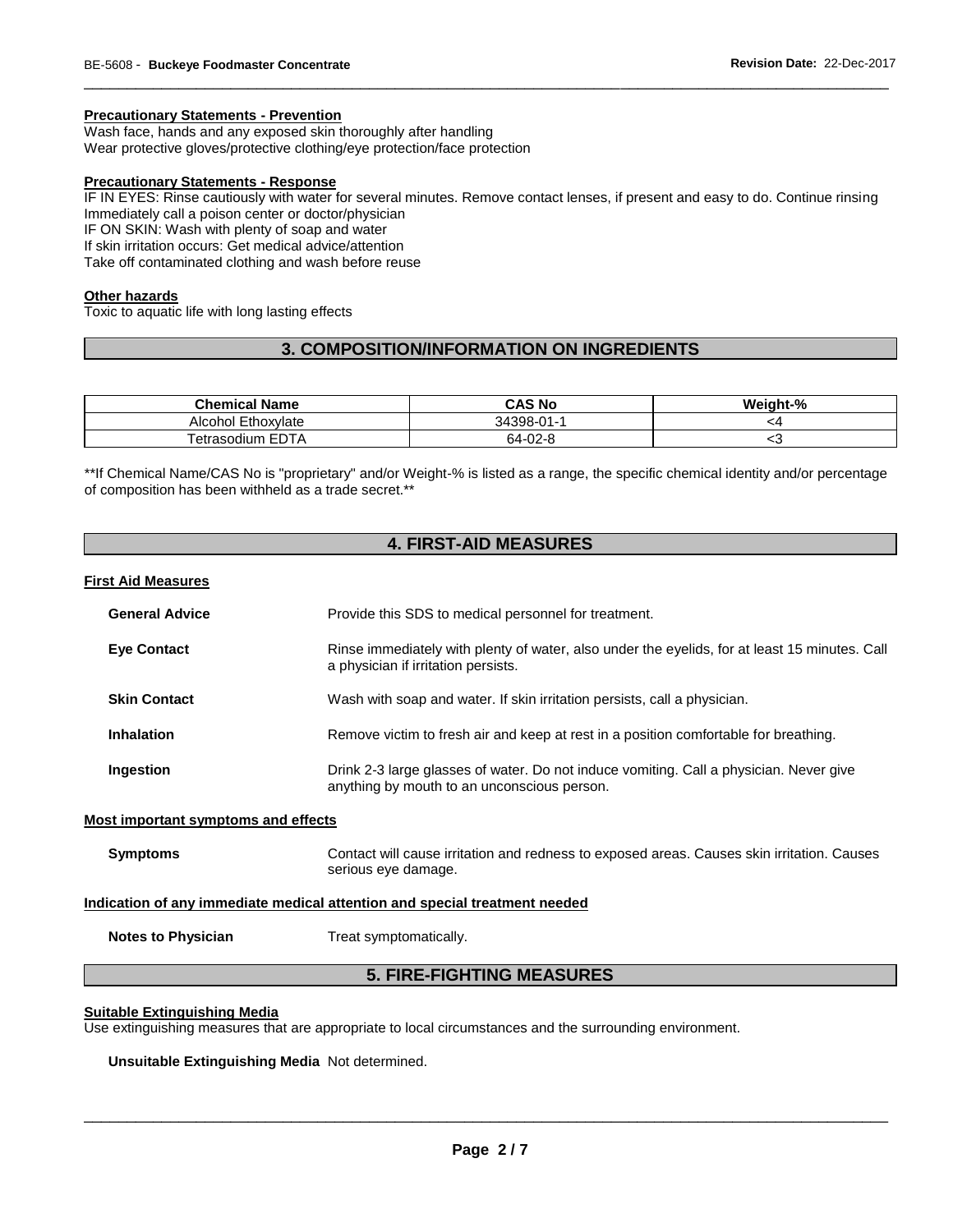# **Specific Hazards Arising from the Chemical**

Combustion products may be toxic.

**Hazardous Combustion Products** Carbon oxides. Oxides of sulfur. Nitrogen oxides (NOx).

#### **Protective equipment and precautions for firefighters**

As in any fire, wear self-contained breathing apparatus pressure-demand, MSHA/NIOSH (approved or equivalent) and full protective gear.

\_\_\_\_\_\_\_\_\_\_\_\_\_\_\_\_\_\_\_\_\_\_\_\_\_\_\_\_\_\_\_\_\_\_\_\_\_\_\_\_\_\_\_\_\_\_\_\_\_\_\_\_\_\_\_\_\_\_\_\_\_\_\_\_\_\_\_\_\_\_\_\_\_\_\_\_\_\_\_\_\_\_\_\_\_\_\_\_\_\_\_\_\_

|                                                              | <b>6. ACCIDENTAL RELEASE MEASURES</b>                                                                                                                          |  |
|--------------------------------------------------------------|----------------------------------------------------------------------------------------------------------------------------------------------------------------|--|
|                                                              | Personal precautions, protective equipment and emergency procedures                                                                                            |  |
|                                                              |                                                                                                                                                                |  |
| <b>Personal Precautions</b>                                  | Use personal protective equipment as required.                                                                                                                 |  |
| <b>Environmental precautions</b>                             |                                                                                                                                                                |  |
| <b>Environmental precautions</b>                             | See Section 12 for additional Ecological Information.                                                                                                          |  |
| Methods and material for containment and cleaning up         |                                                                                                                                                                |  |
| <b>Methods for Containment</b>                               | Prevent further leakage or spillage if safe to do so.                                                                                                          |  |
| <b>Methods for Clean-Up</b>                                  | Pick up with mop, wet/dry vac, or absorbent material. Rinse area with clear water and allow<br>floor to dry before allowing traffic.                           |  |
|                                                              | 7. HANDLING AND STORAGE                                                                                                                                        |  |
| <b>Precautions for safe handling</b>                         |                                                                                                                                                                |  |
| <b>Advice on Safe Handling</b>                               | Keep out of the reach of children. Use personal protection recommended in Section 8.<br>Wash face, hands, and any exposed skin thoroughly after handling.      |  |
| Conditions for safe storage, including any incompatibilities |                                                                                                                                                                |  |
| <b>Storage Conditions</b>                                    | Keep containers tightly closed in a dry, cool and well-ventilated place. Keep container<br>closed when not in use. Store at room temperature. Store locked up. |  |
| <b>Packaging Materials</b>                                   | Rinse container before discarding.                                                                                                                             |  |
| <b>Incompatible Materials</b>                                | Chlorine bleach.                                                                                                                                               |  |
| 8. EXPOSURE CONTROLS/PERSONAL PROTECTION                     |                                                                                                                                                                |  |
| <b>Exposure Guidelines</b>                                   | This product, as supplied, does not contain any hazardous materials with occupational<br>exposure limits established by the region specific regulatory bodies  |  |
| <b>Appropriate engineering controls</b>                      |                                                                                                                                                                |  |
| <b>Engineering Controls</b>                                  | Ventilation systems.                                                                                                                                           |  |
|                                                              | Individual protection measures, such as personal protective equipment                                                                                          |  |

**Eye/Face Protection Risk of contact: Wear approved safety goggles.** 

**Skin and Body Protection** Rubber gloves. Wear water or chemical resistant footwear when scrubbing floors.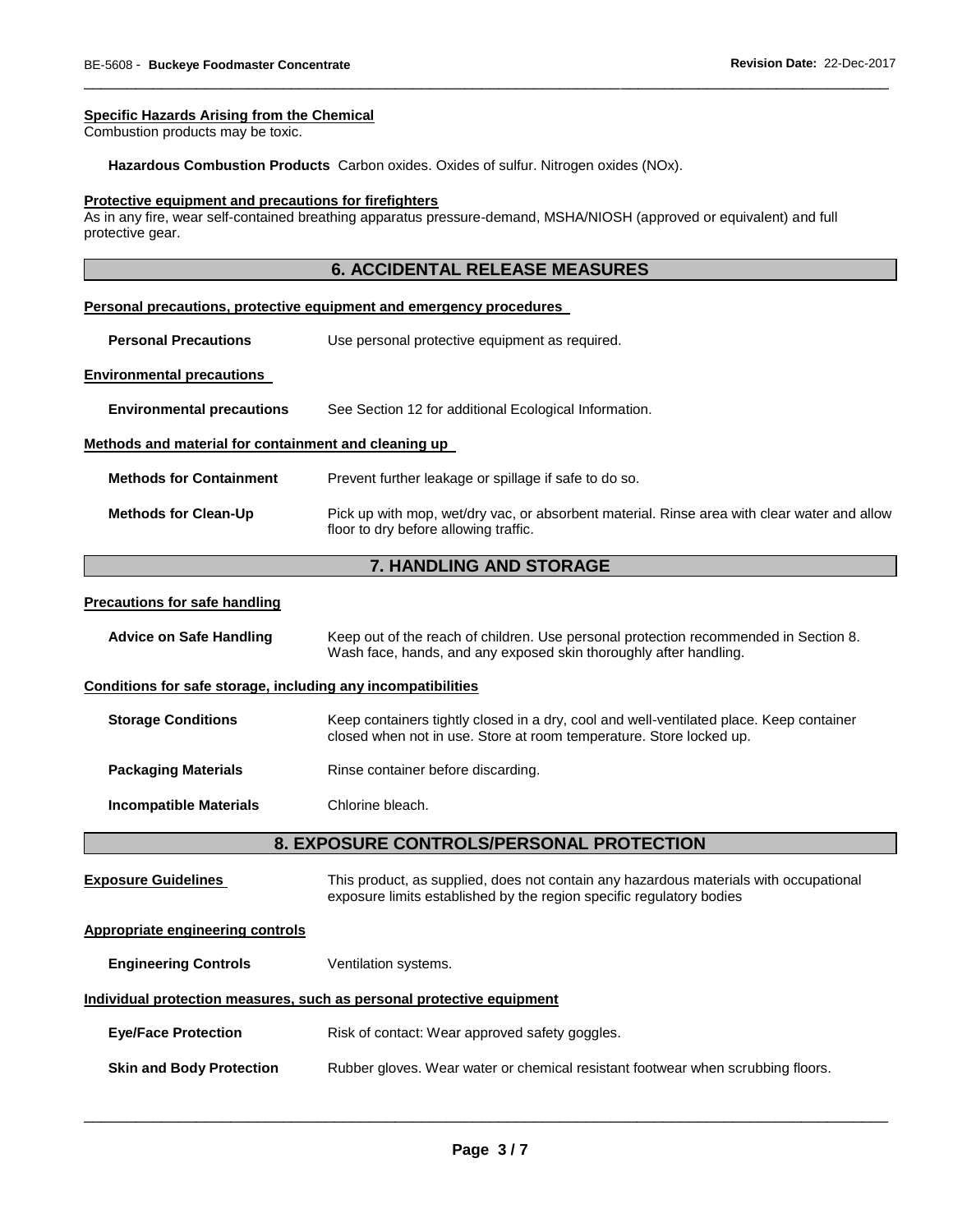**Respiratory Protection** No protective equipment is needed under normal use conditions.

**General Hygiene Considerations** Handle in accordance with good industrial hygiene and safety practice. Wash hands thoroughly after handling.

# **9. PHYSICAL AND CHEMICAL PROPERTIES**

\_\_\_\_\_\_\_\_\_\_\_\_\_\_\_\_\_\_\_\_\_\_\_\_\_\_\_\_\_\_\_\_\_\_\_\_\_\_\_\_\_\_\_\_\_\_\_\_\_\_\_\_\_\_\_\_\_\_\_\_\_\_\_\_\_\_\_\_\_\_\_\_\_\_\_\_\_\_\_\_\_\_\_\_\_\_\_\_\_\_\_\_\_

# **Information on basic physical and chemical properties**

| <b>Physical state</b><br>Appearance | Liquid<br>Clear liquid                 | Odor                  | Mild scent No fragrance<br>added |
|-------------------------------------|----------------------------------------|-----------------------|----------------------------------|
| Color                               | Not determined                         | <b>Odor Threshold</b> | Not determined                   |
| <b>Property</b><br>рH               | <b>Values</b><br>$12.7 \pm 0.2$ (conc) | Remarks • Method      |                                  |
|                                     | $11.2 \pm 0.2$ (1:10 dilution)         |                       |                                  |
| <b>Melting Point/Freezing Point</b> | Not determined                         |                       |                                  |
| <b>Boiling Point/Boiling Range</b>  | 100 °C / 212 °F                        |                       |                                  |
| <b>Flash Point</b>                  | None                                   |                       |                                  |
| <b>Evaporation Rate</b>             | 1.0                                    | (Water = 1)           |                                  |
| <b>Flammability (Solid, Gas)</b>    | n/a-liquid                             |                       |                                  |
| <b>Flammability Limits in Air</b>   |                                        |                       |                                  |
| <b>Upper Flammability Limits</b>    | Not applicable                         |                       |                                  |
| <b>Lower Flammability Limit</b>     | Not applicable                         |                       |                                  |
| <b>Vapor Pressure</b>               | Not determined                         |                       |                                  |
| <b>Vapor Density</b>                | Not determined                         |                       |                                  |
| <b>Relative Density</b>             | 1.02                                   |                       |                                  |
| <b>Water Solubility</b>             | Infinite                               |                       |                                  |
| Solubility in other solvents        | Not determined                         |                       |                                  |
| <b>Partition Coefficient</b>        | Not determined                         |                       |                                  |
| <b>Auto-ignition Temperature</b>    | Not determined                         |                       |                                  |
| <b>Decomposition Temperature</b>    | Not determined                         |                       |                                  |
| <b>Kinematic Viscosity</b>          | Not determined                         |                       |                                  |
| <b>Dynamic Viscosity</b>            | Not determined                         |                       |                                  |
| <b>Explosive Properties</b>         | Not determined                         |                       |                                  |
| <b>Oxidizing Properties</b>         | Not determined                         |                       |                                  |

# **10. STABILITY AND REACTIVITY**

# **Reactivity**

Not reactive under normal conditions.

# **Chemical Stability**

Stable under recommended storage conditions.

#### **Possibility of Hazardous Reactions**

None under normal processing.

**Hazardous Polymerization** Hazardous polymerization does not occur.

# **Conditions to Avoid**

Keep out of reach of children.

# **Incompatible Materials**

Chlorine bleach.

# **Hazardous Decomposition Products**

Carbon oxides. Nitrogen oxides (NOx). Sulfur oxides.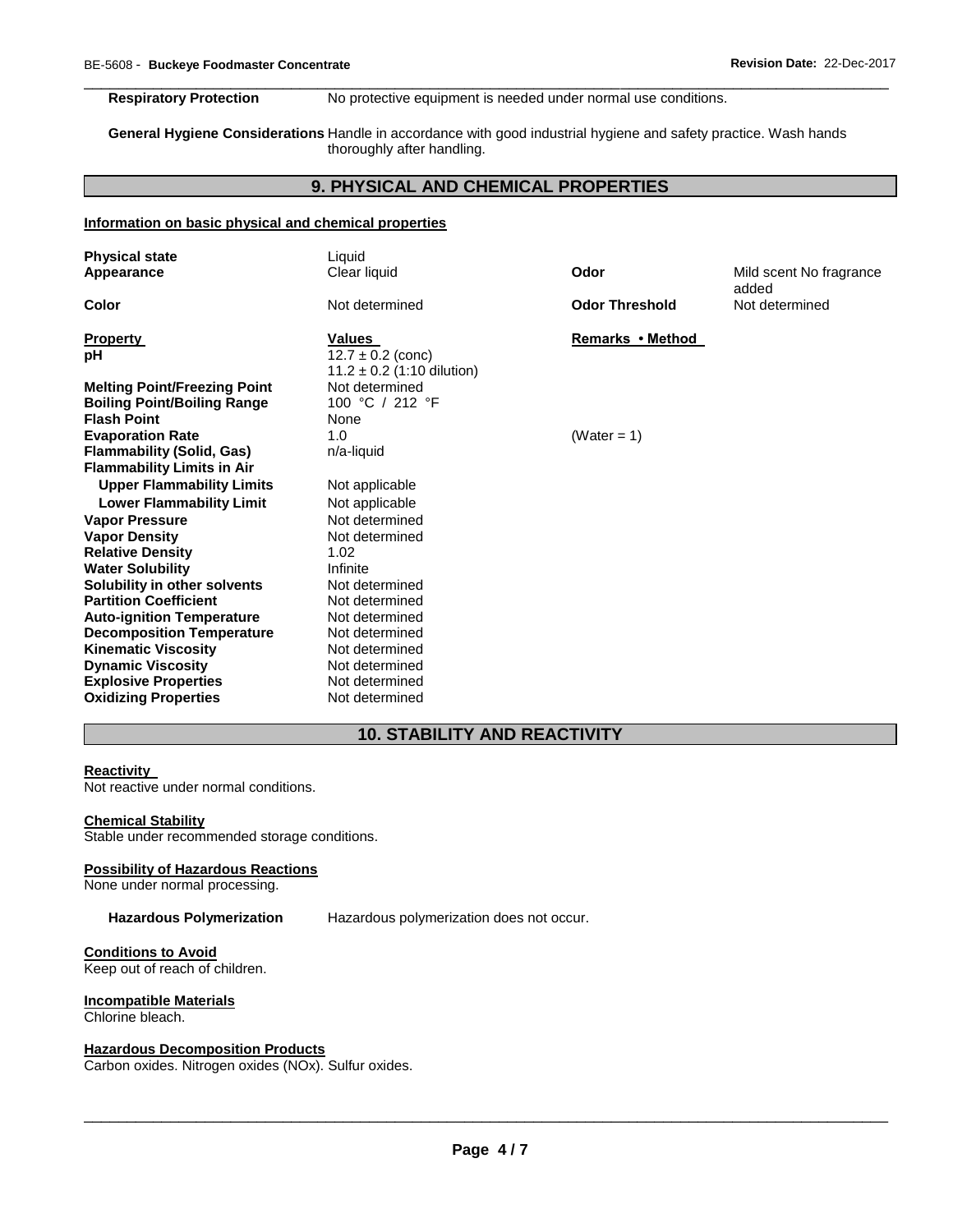# \_\_\_\_\_\_\_\_\_\_\_\_\_\_\_\_\_\_\_\_\_\_\_\_\_\_\_\_\_\_\_\_\_\_\_\_\_\_\_\_\_\_\_\_\_\_\_\_\_\_\_\_\_\_\_\_\_\_\_\_\_\_\_\_\_\_\_\_\_\_\_\_\_\_\_\_\_\_\_\_\_\_\_\_\_\_\_\_\_\_\_\_\_ **11. TOXICOLOGICAL INFORMATION**

# **Information on likely routes of exposure**

| <b>Product Information</b> |                                                                                                       |
|----------------------------|-------------------------------------------------------------------------------------------------------|
| <b>Eve Contact</b>         | Causes serious eye damage.                                                                            |
| <b>Skin Contact</b>        | Causes skin irritation.                                                                               |
| <b>Inhalation</b>          | Under normal conditions of intended use, this material is not expected to be an inhalation<br>hazard. |
| Ingestion                  | Do not taste or swallow.                                                                              |

## **Component Information**

| Chemical Name    | <b>ATEmix (oral)</b>                                                | <b>ATEmix (dermal)</b> | <b>Inhalation LC50</b> |
|------------------|---------------------------------------------------------------------|------------------------|------------------------|
| Tetrasodium EDTA | Rat<br>1658 mg/kg<br>g/kg<br>$\overline{\phantom{0}}$<br>$r =$<br>- |                        |                        |
| 64-02-8          | Rat                                                                 |                        |                        |

# **Information on physical, chemical and toxicological effects**

**Symptoms** Please see section 4 of this SDS for symptoms.

#### **Delayed and immediate effects as well as chronic effects from short and long-term exposure**

**Carcinogenicity** Group 3 IARC components are "not classifiable as human carcinogens".

| .<br>Chemical <sub>1</sub><br>Name                                   | <b>ACGIH</b> | <b>IARC</b> | .<br>N<br>. | <b>OSHA</b> |
|----------------------------------------------------------------------|--------------|-------------|-------------|-------------|
| "-Nitrilotriethanol<br>יות ה<br><u>.</u><br>$\overline{\phantom{a}}$ |              | Group J     |             |             |
| $02 - 71$<br>1-C                                                     |              |             |             |             |

# **Numerical measures of toxicity**

#### **The following values are calculated based on chapter 3.1 of the GHS document** .<br>ATEmix (oral) 6,101.00 mg/kg mg/L **ATEmix (oral)** 6,101.00 mg/kg mg/L

# **12. ECOLOGICAL INFORMATION**

#### **Ecotoxicity**

Toxic to aquatic life with long lasting effects.

# **Component Information**

| <b>Chemical Name</b>        | Algae/aguatic plants                            | Fish                                                                                                | Crustacea                            |
|-----------------------------|-------------------------------------------------|-----------------------------------------------------------------------------------------------------|--------------------------------------|
| Tetrasodium EDTA<br>64-02-8 | 1.01: 72 h Desmodesmus<br>subspicatus mg/L EC50 | 41: 96 h Lepomis macrochirus mg/L<br>LC50 static 59.8: 96 h Pimephales<br>promelas mg/L LC50 static | 610: 24 h Daphnia magna mg/L<br>EC50 |

# **Persistence/Degradability**

Not determined.

#### **Bioaccumulation** Not determined.

# **Mobility**

Not determined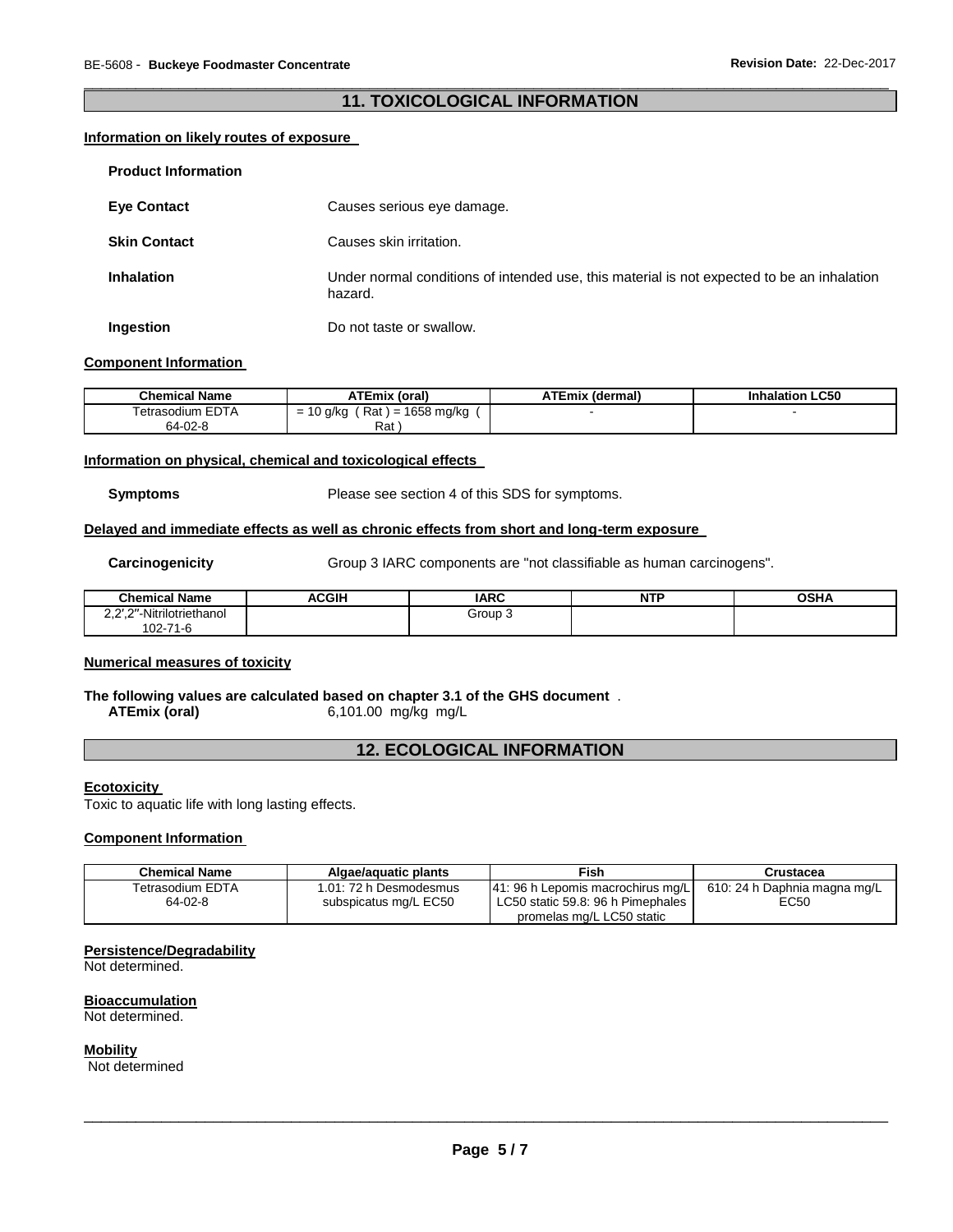#### **Other Adverse Effects**

Not determined

# **13. DISPOSAL CONSIDERATIONS**

\_\_\_\_\_\_\_\_\_\_\_\_\_\_\_\_\_\_\_\_\_\_\_\_\_\_\_\_\_\_\_\_\_\_\_\_\_\_\_\_\_\_\_\_\_\_\_\_\_\_\_\_\_\_\_\_\_\_\_\_\_\_\_\_\_\_\_\_\_\_\_\_\_\_\_\_\_\_\_\_\_\_\_\_\_\_\_\_\_\_\_\_\_

#### **Waste Treatment Methods**

| Disposal of Wastes     | Disposal should be in accordance with applicable regional, national and local laws and<br>regulations. |
|------------------------|--------------------------------------------------------------------------------------------------------|
| Contaminated Packaging | Disposal should be in accordance with applicable regional, national and local laws and<br>regulations. |

## **14. TRANSPORT INFORMATION**

| <b>Note</b> | Please see current shipping paper for most up to date shipping information, including<br>exemptions and special circumstances. |
|-------------|--------------------------------------------------------------------------------------------------------------------------------|
| <u>DOT</u>  | Not regulated                                                                                                                  |
| <u>IATA</u> | Not regulated                                                                                                                  |
| <b>IMDG</b> | Not regulated                                                                                                                  |

# **15. REGULATORY INFORMATION**

### **International Inventories**

| <b>Chemical Name</b> | <b>TSCA</b> | <b>DSL/NDSL EINECS/E</b> |              | <b>ENCS</b> | <b>IECSC</b> | KECL    | <b>PICCS</b> | <b>AICS</b> |
|----------------------|-------------|--------------------------|--------------|-------------|--------------|---------|--------------|-------------|
|                      |             |                          | <b>_INCS</b> |             |              |         |              |             |
| Alcohol Ethoxylate   |             |                          |              | Present     |              | Present |              |             |
| Tetrasodium EDTA     |             |                          |              | Present     |              | Present |              |             |

#### **Legend:**

*TSCA - United States Toxic Substances Control Act Section 8(b) Inventory* 

*DSL/NDSL - Canadian Domestic Substances List/Non-Domestic Substances List* 

*EINECS/ELINCS - European Inventory of Existing Chemical Substances/European List of Notified Chemical Substances* 

*ENCS - Japan Existing and New Chemical Substances* 

*IECSC - China Inventory of Existing Chemical Substances* 

*KECL - Korean Existing and Evaluated Chemical Substances* 

*PICCS - Philippines Inventory of Chemicals and Chemical Substances* 

*AICS - Australian Inventory of Chemical Substances* 

#### **US Federal Regulations**

#### **CERCLA**

This material, as supplied, does not contain any substances regulated as a hazardous substance under the Comprehensive Environmental Response Compensation and Liability Act (CERCLA) (40 CFR 302)

#### **SARA 311/312 Hazard Categories**

This material, as supplied, does not contain any substances subject to the requirements of SARA Sections 311/312 (40 CFR 370)

# **SARA 313**

Section 313 of Title III of the Superfund Amendments and Reauthorization Act of 1986 (SARA). This product does not contain any chemicals which are subject to the reporting requirements of the Act and Title 40 of the Code of Federal Regulations, Part 372